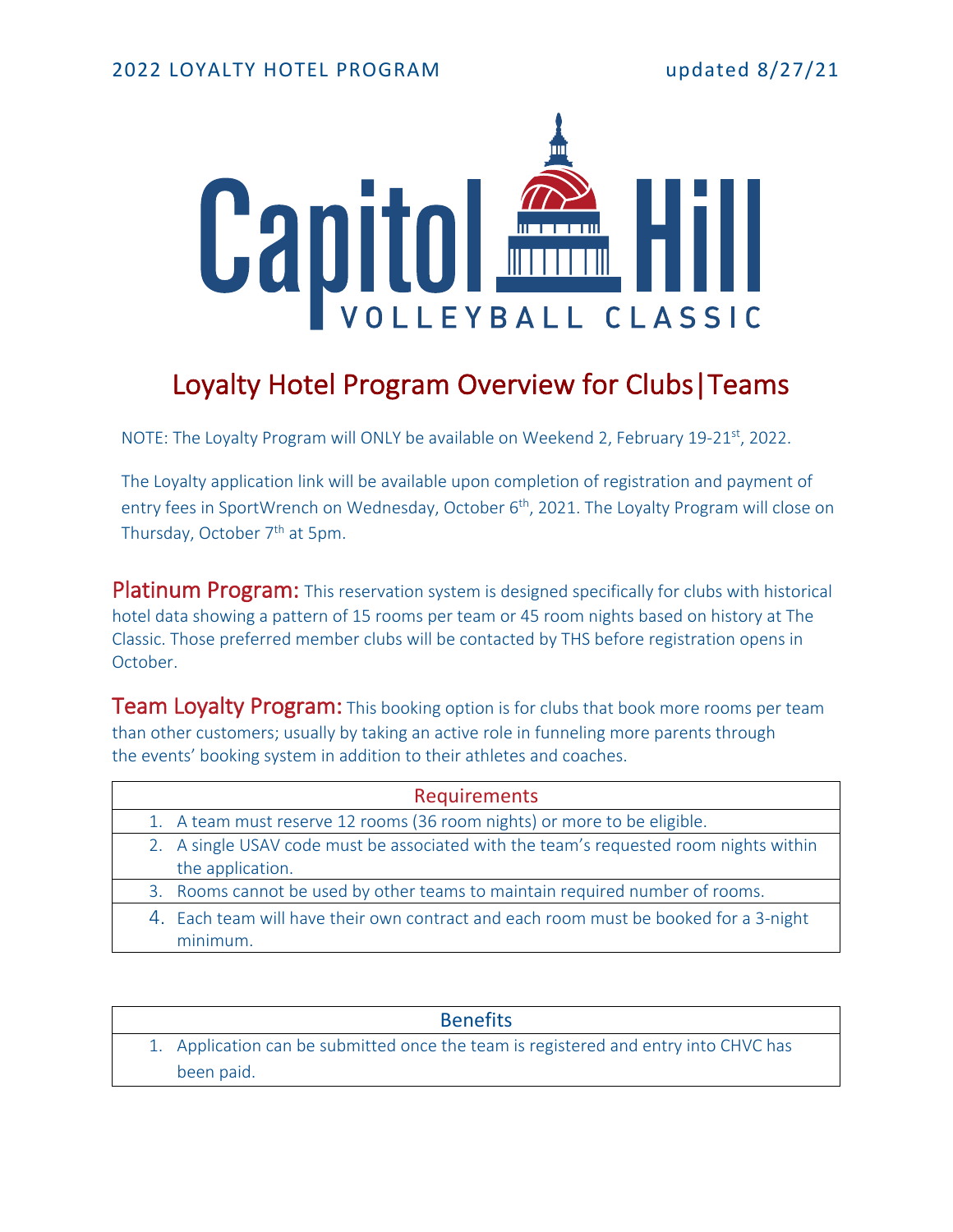#### 2022 LOYALTY HOTEL PROGRAM updated 8/27/21

- 2. Clubs will receive an entry confirmation email with a link to the Loyalty Application included.
- 3. Ability to book before General Reservations open and access to a preferred list of properties.

Club Loyalty Program: This booking option is for clubs that book more rooms per team than other customers; usually by taking an active role in funneling more parents through the events' booking system in addition to their athletes and coaches.

| <b>Requirements</b>                                                                   |
|---------------------------------------------------------------------------------------|
| 1. Must book and maintain status for a minimum of 7 teams in the club. Each team must |
| book a minimum of 10 rooms or 30 room nights, regardless of changes in entry status.  |
| 2. A single USAV code must be associated with the team's requested room nights within |
| the application.                                                                      |
| 3. Rooms cannot be used by other teams to maintain required number of rooms.          |
| 4. Each team will have their own contract and each room must be booked for a 3-night  |
| minimum                                                                               |
|                                                                                       |

|    | <b>Benefits</b>                                                                          |
|----|------------------------------------------------------------------------------------------|
|    | Application can be submitted once the team is registered and entry into CHVC has         |
|    | been paid.                                                                               |
|    | 2. Clubs will receive an entry confirmation email with a link to the Loyalty Application |
|    | included.                                                                                |
| 3. | Ability to book before General Reservations open and access to a preferred list of       |
|    | properties.                                                                              |
|    |                                                                                          |

### Criteria for Loyalty Programs

- Rooming lists are due Friday, December 15th, 2021.
- 90% of the contracted room nights, based on the original number of rooms booked, must be used by each team.
- Booked rooms may be used by anyone connected to your team (parents, players, coaches, friends).
- Cancellation of team blocks not be allowed, fines and penalties will be applied.